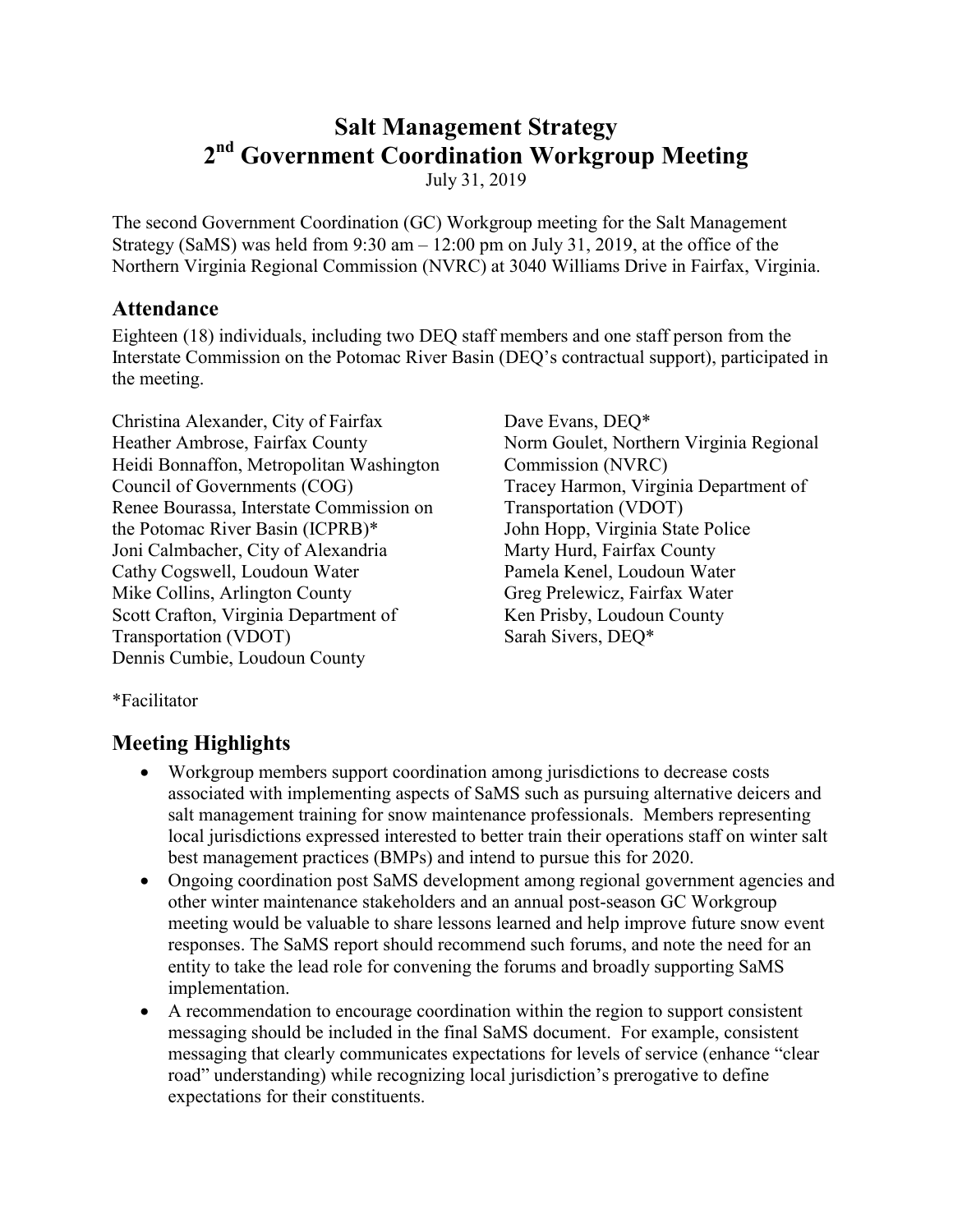• The SaMS document should generally support (without prescribing specific details) future legislative actions to bolster implementation of SaMS recommendations. Liability relief to salt-application trained winter maintenance professionals and the organizations who hire them, and winter salt product labeling with information on proper application and the negative effects of excess salt use will be further discussed for inclusion in the final SaMS report.

# **Notes for Other Workgroups / Potential Areas of Overlap**

- The SaMS Non-Traditional Workgroup is putting together a list of alternative deicers that could be relevant to future bulk purchasing contracts overseen by COG. (Non-traditional Workgroup)
- VDOT holds a pre-season event geared towards media and public outreach. The Education and Outreach Workgroup could coordinate with VDOT on this event. (Education and Outreach Workgroup)

# **Follow-up Action Items**

Workgroup volunteers are pursuing follow-up action items before the next meeting of the Government Coordination Workgroup:

- Investigate the alternative deicer used by the National Park Service and the cost of the product. (Heidi Bonnaffon)
- Provide the draft language for winter salt management in Maryland's next generation of MS4 permits. (Heidi Bonnaffon - completed)
- Find City of Fairfax Council member Jon Stehle's connection with an Homeowners Association. (Heidi Bonnaffon)
- Identify the point of contact for VDOT's pre-season winter messages/media event. (Tracey Harmon and/or Scott Crafton)
- Draft language for workgroup recommendations on conceptual support for legislation, shared-service contracting, operator training, and ongoing GC Workgroup support for SaMS implementation. (DEQ Staff/workgroup volunteers welcome)

# **Meeting Summary**

# **Introductions**

The meeting began with brief introductory remarks from DEQ and introductions from the group. The Government Coordination Workgroup's purpose is to promote effective government coordination for development and implementation of SaMS goals and objectives.

#### **Purpose and Scope**

The main meeting objectives are to identify and follow-up on topics brought up in the first GC Workgroup meeting, discuss in more detail what the workgroup would like to include in final SaMS product, and seek volunteers to draft these recommendations.

The group went over the schedule and timeline for the SaMS process. The Steering Committee for the final SaMS product will convene in the spring of 2020. There will be a review by the full Stakeholder Advisory Committee in late summer. This will leave time for the various organizations to review/comments before the SaMS products are finalized in December 2020.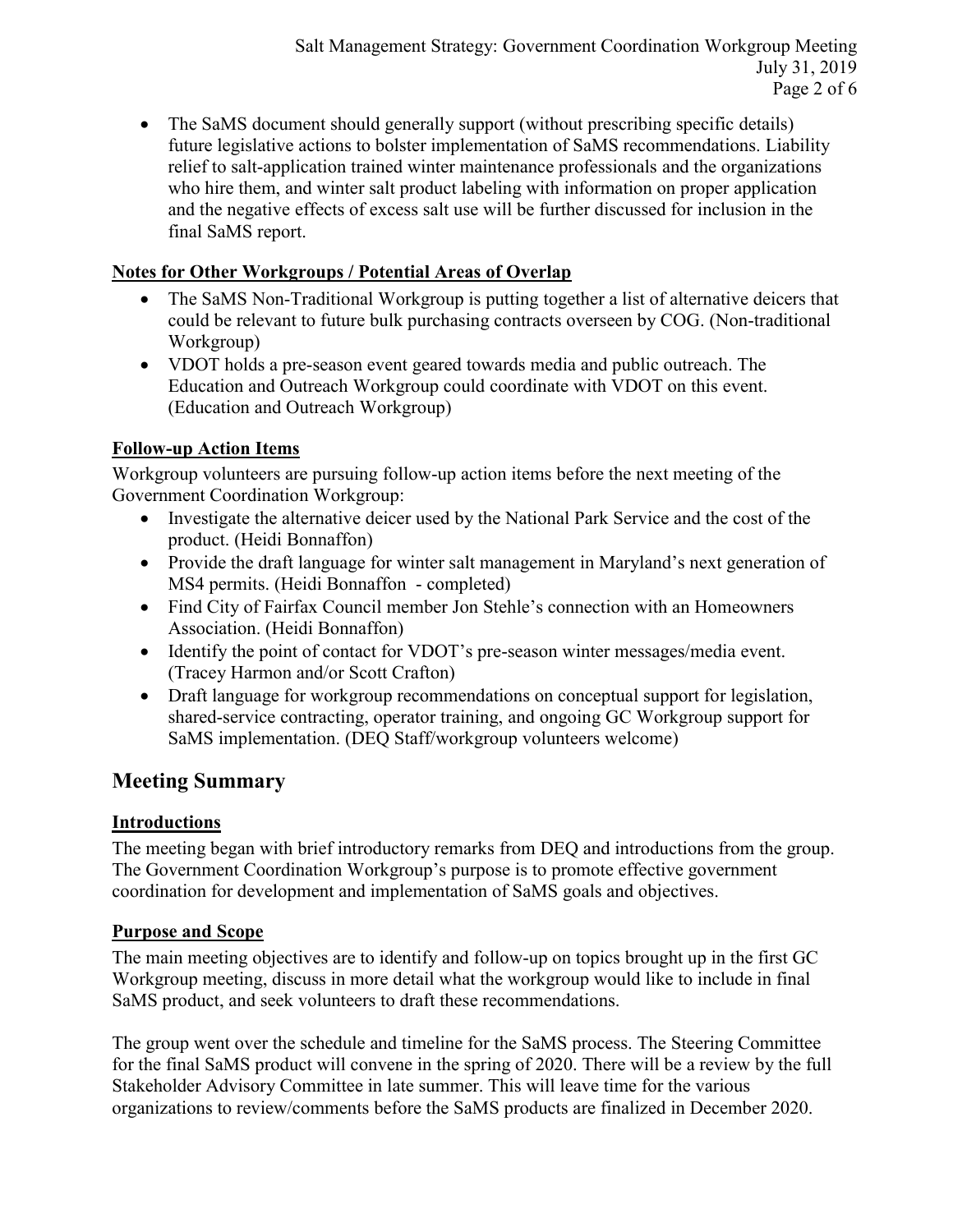Montgomery County, Maryland, administers a bulk purchase contract for traditional winter salt products used in road maintenance that 12 northern Virginia localities have joined. COG also has a bulk purchase contract option for sidewalk/property maintenance products and there was a discussion on sharing the cost of alternative deicers through the bulk purchasing contract. The SNon-Traditional BMP Workgroup is putting together a list of alternative deicers that could be used when looking at future bulk purchase contracts.

The National Park Service uses a non-traditional deicer (sodium formate) in limited places (i.e., Memorial Bridge), due to the high price of the product. Heidi Bonnaffon volunteered to find more information on the product to allow consideration for its inclusion in the COG bulk purchase contract.

#### **Other Workgroup Recommendations**

Dave Evans gave an overview of work done by other SaMS workgroups. The workgroup members felt that there was a role for the GC workgroup in many of the action items from other workgroups, and that more detailed discussions should occur after SaMS recommendations are further refined. A workgroup member noted that many of the actions would benefit from the GC workgroup involvement early on in the process, especially the training/certification programs.

During this conversation, additional ideas for collaboration and/or outreach were suggested:

- Training programs are a good opportunity for collaboration among the jurisdictions and decrease the price point of the training for everyone involved.
- Workgroup participants learned of recent winter maintenance BMP training hosted by Prince William County. Members briefly discussed the possibility of collaborating among local jurisdictions to host multiple sessions of this or similar training, and there was strong support to further explore this, with NVRC to coordinate additional communications.
- ICPRB is developing a matrix of alternative deicers as well as a memo on training/certification programs that were deemed to be most appropriate to the northern Virginia region.
- DEQ has had preliminary discussions with the Chesapeake Conservation Landscaping Council about including a winter maintenance training component with the current nutrient management training for landscape professionals, and will follow up in more detail. Workgroup members also observed that George Washington University and Virginia Tech each have very strong landscaping professional programs that may be valuable to reach out to consider the issue for inclusion into the curriculum and address it from the perspective of a design challenge.
- DEQ is seeking volunteers to help draft language for the SaMS document for shared service contracting, training, and liability protection/relief.

#### **Regulatory/Legislative Action**

A suggestion was made to support legislation that requires winter salt manufacturers to provide a "warning label" on their product. This strategy worked well as an initial step in efforts to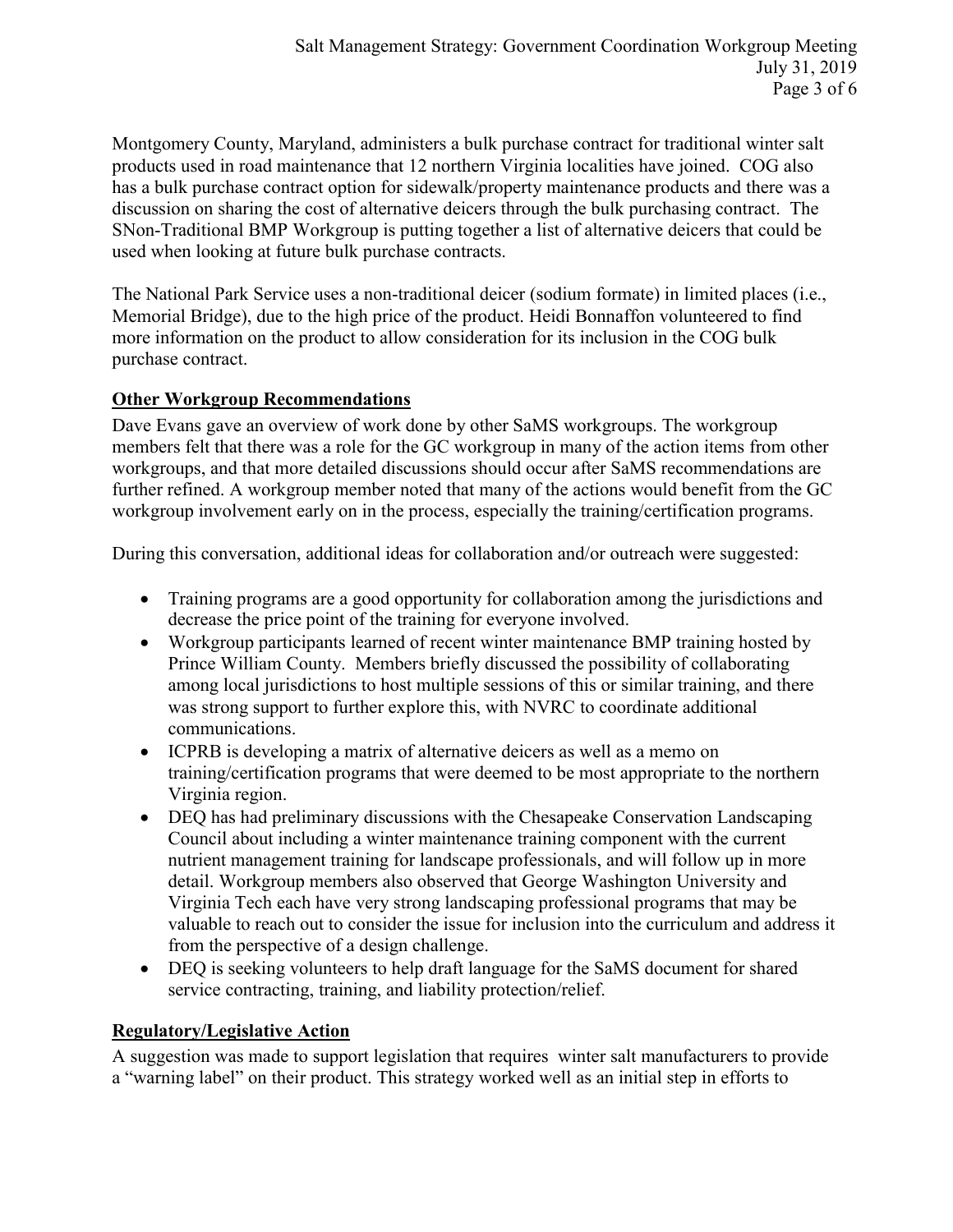reduce excess application of phosphorous. The label could mention how the salt affects aquatic life, pet's paws, plants, etc.

Rhode Island and New Hampshire provide liability protection/relief for businesses and organizations that hire certified winter maintenance professionals, and Minnesota has been pursuing legislation in recent years. The group recognized that, while enactment of legislation to provide liability protection/relief will be difficult, conceptual support for liability relief for certified professionals and the organizations that hire them should be included in the final SaMS report.

Since the SaMS is a toolkit for salt management, a legislative option for salt management should be included, without prescribing specific details. The recommendation in the final SaMS document should have umbrella subjects (i.e. liability relief, labeling) presented at the conceptual level of detail. It was acknowledged that any legislative action could take many years to implement and there would need to be a comprehensive legislative analysis and strategy developed.

There may be a role for the Virginia Association of Municipal Wastewater Agencies and Virginia Municipal Stormwater Association in the development of legislative recommendations. They have a team of attorneys that work specifically on legislative issues related to water. Winter maintenance service providers have also expressed interest to pursue slip and fall liability reform legislation

A question was raised regarding the ability/legality for an organization to develop a voluntary program to train winter maintenance operators in Virginia. It was noted that there is a precedent for the Virginia General Assembly to enable local governments on environmental issues. For example, Fairfax County received enabling legislation for their tree canopy forest preservation.

DEQ will work with workgroup volunteers to draft a statement of conceptual support for legislation, and this topic will be further discussed at the next GC Workgroup meeting.

# **SaMS at Other Forums**

Information on the SaMS project has been presented at several existing forums to introduce the project and let these groups know that they will hear more about it in the future. Bryant Thomas of DEQ presented at the Northern Virginia Chief Administrative Officer's March 2019 meeting at NVRC. Other DEQ staff presented at a July 2019 Green Professionals forum at American University.

DEQ staff also presented at a meeting that included local Municipal Separate Storm Sewer System (MS4) permit holders in the Accotink Creek TMDL watershed and Arlington County. DEQ prepared a handout of their expectations for future local TMDL action plans to address sources of chloride from winter salt management.

Norm Goulet of NVRC noted that these conversations are ongoing and have been broken down into 3 phases: (1) MS4 permit holders within the TMDL, (2) Agencies included in Phase I Permit Rule, including Arlington County and Prince William County, where there is language regarding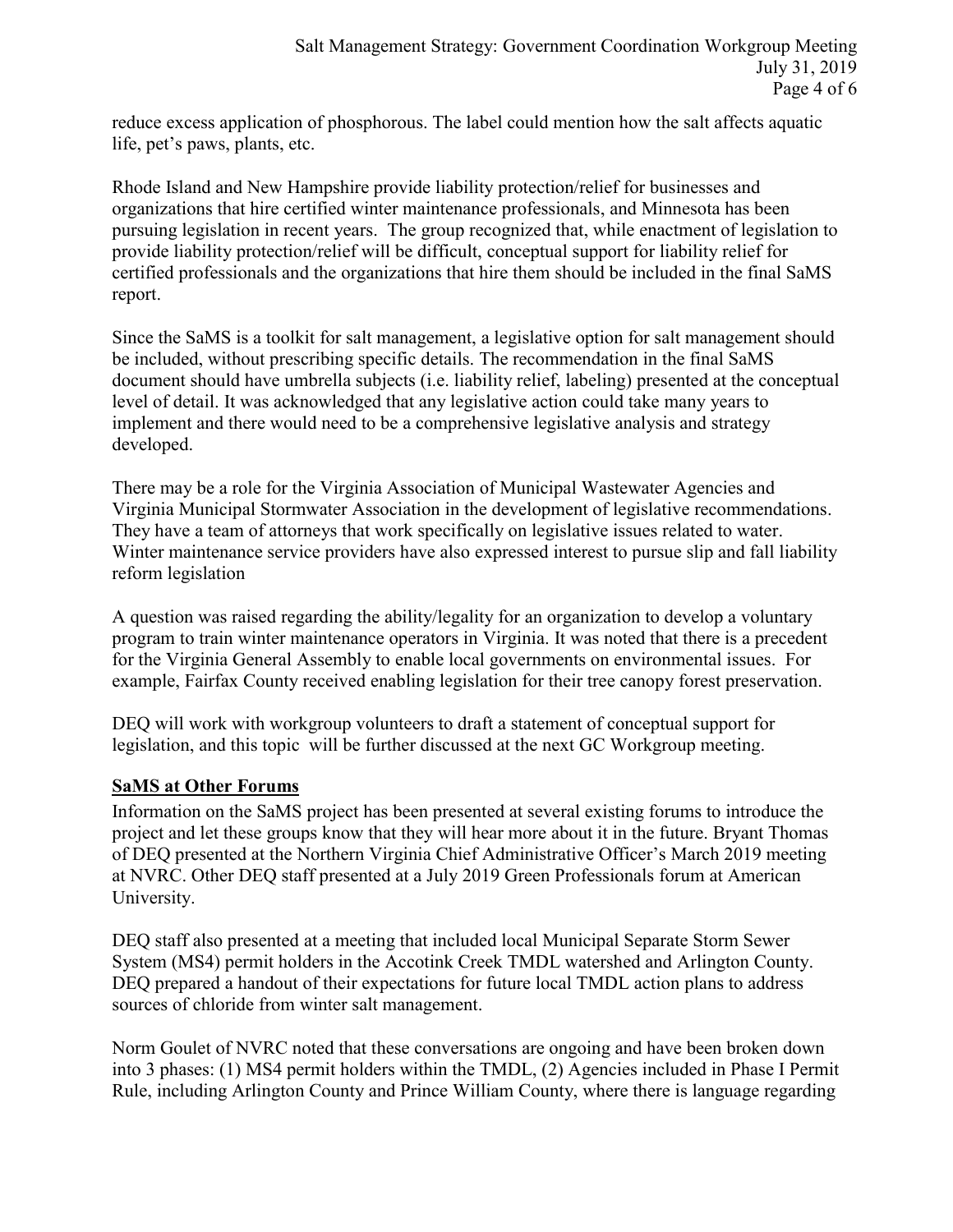pollution prevention on impervious surfaces within the permit, and (3) All other's included in Phase II Permit Rule that are not in the TMDL watershed.

It was noted that Maryland is giving a lot of attention to winter salt management in their future MS4 permits. Heidi Bonnaffon will share the draft language for Maryland's next generation of permits.

A list of existing forums relevant to SaMS was provided to the group, and members identified additional relevant forums. If these forums are a good fit for SaMS, members could be invited to SaMS meetings on an ad hoc basis or there could be a presentation on SaMS at their meetings. Other forums suggested by the group include:

- MS4 stormwater workgroups
- Occoquan Watershed Non-Point Program
- Four-Mile Run Watershed Non-Point Program
- Northern Virginia Directors of Public Works
- Northern Virginia Water Supply Planning Workgroup
- Community Engagement Campaign *(added per post-meeting comment)*
- The annual VDOT "Roadeo"
- Northern Virginia County Executives
- Chamber of Commerce
- Academic institutions
- Homeowner Associations
- Pre-season VDOT media event

The "Roadeo" is a series of competitions/games with maintenance professionals. They are held on a statewide level, but also in different jurisdictions (e.g. Alexandria, Arlington, and Fairfax). There may be an opportunity for SaMS to present and/or have a booth at these events.

It was noted that City of Fairfax Councilmember John Stehle has connections with the "Community Associations Institute" that serves HOAs. Heidi Bonnaffon will get more information.

VDOT holds a pre-season winter messages event geared towards media and public outreach, which Arlington County has sometimes participated in. It would be valuable to ensure that information from this event is shared with all local jurisdictions. The Education and Outreach Workgroup could coordinate with VDOT on this event. Tracey Harmon and/or Scott Crafton will get more information on who to contact within the organization.

# **Communication/Messaging**

Previous workgroup meetings discussed the importance of messaging on levels of service (LOS). The group agreed that it might be difficult to have a region-wide message regarding LOS since it is a local jurisdiction Board-level decision. Some workgroup members believe that having a similar message (e.g. "This is what a clear road looks like") with a different local photos could be beneficial. Messaging around behavior modification during a snow event could also be useful.

It was agreed that a recommendation on messaging should be included in the final SaMS document. It should acknowledge that VDOT and local jurisdictions have their own LOS and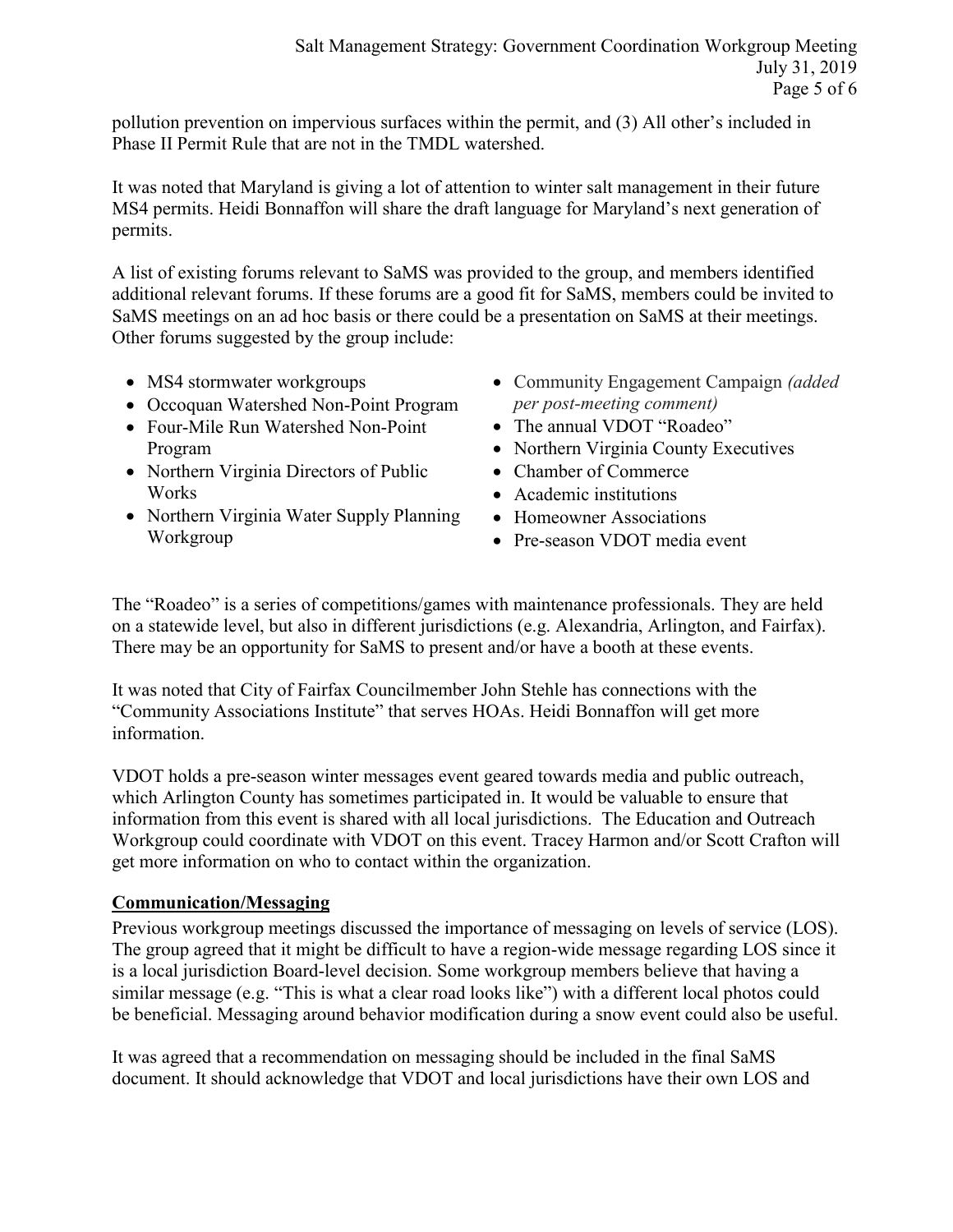there is an important role for local decision making, but there is a value in collaborating toward greater message consistency across the region.

#### **Funding**

Time limitations precluded a planned discussion of funding opportunities to support SaMS implementation. Sarah Sivers pointed everyone to the [presentation](https://www.deq.virginia.gov/Portals/0/DEQ/Water/TMDL/SaMS/MeetingMaterials/EandOwg/Meeting2/SaMS_EOWG_ActionItem-5-FundingOpportunities_20190124.pdf?ver=2019-01-28-213714-377) done on funding opportunities at a previous Education and Outreach workgroup meeting.

#### **SaMS in the Future**

It was agreed that the final SaMS document should recommend a group be formed to coordinate and promote implementation of the SaMS recommendations. In previous SaMS meetings, there was discussion of utilizing an existing forum to continue to the work of the SaMS. Upon reflection, it seems none of the existing forums had the breadth of membership that the Stakeholder Advisory Committee has and therefore would not fit the purposes.

It was suggested that the GC Workgroup should continue to meet after the SaMS document is finalized in December 2020 to ensure all involved NoVA governments remain engaged post SaMS development.

An annual post-season GC Workgroup meeting would be valuable to share lessons learned and help improve future snow event responses. In contrast, post-storm meetings were seen by participants as unnecessary/unrealistic. The SaMS report should support a post-season assessment forum, and note the need for an entity to take the lead role for convening it and more generally supporting SaMS implementation.

#### **Meeting Wrap-up**

The group agreed that a third GC Workgroup meeting should be held in early December after the other workgroups have completed their  $3<sup>rd</sup>$  meetings.

Handouts from the meeting are available on the SaMS Meeting Materials [webpage.](https://www.deq.virginia.gov/SaMS/MeetingMaterials.aspx)

All information, questions, additional resources, etc. should be emailed to Dave Evans [\(david.evans@deq.virginia.gov\)](mailto:david.evans@deq.virginia.gov) and Sarah Sivers [\(sarah.sivers@deq.virginia.gov\)](mailto:sarah.sivers@deq.virginia.gov). DEQ will consolidate information received and distribute it to workgroup members as needed.

\*\*\*

Meeting notes were prepared and submitted to DEQ by the Interstate Commission on the Potomac River Basin.

Additional Feedback Contributed to the Follow Up Survey:

A survey was shared following the meeting to capture any additional thoughts workgroup members had following the meeting. Feedback is arranged below based on the sections of the agenda. Only sections where additional thoughts were provided are included: